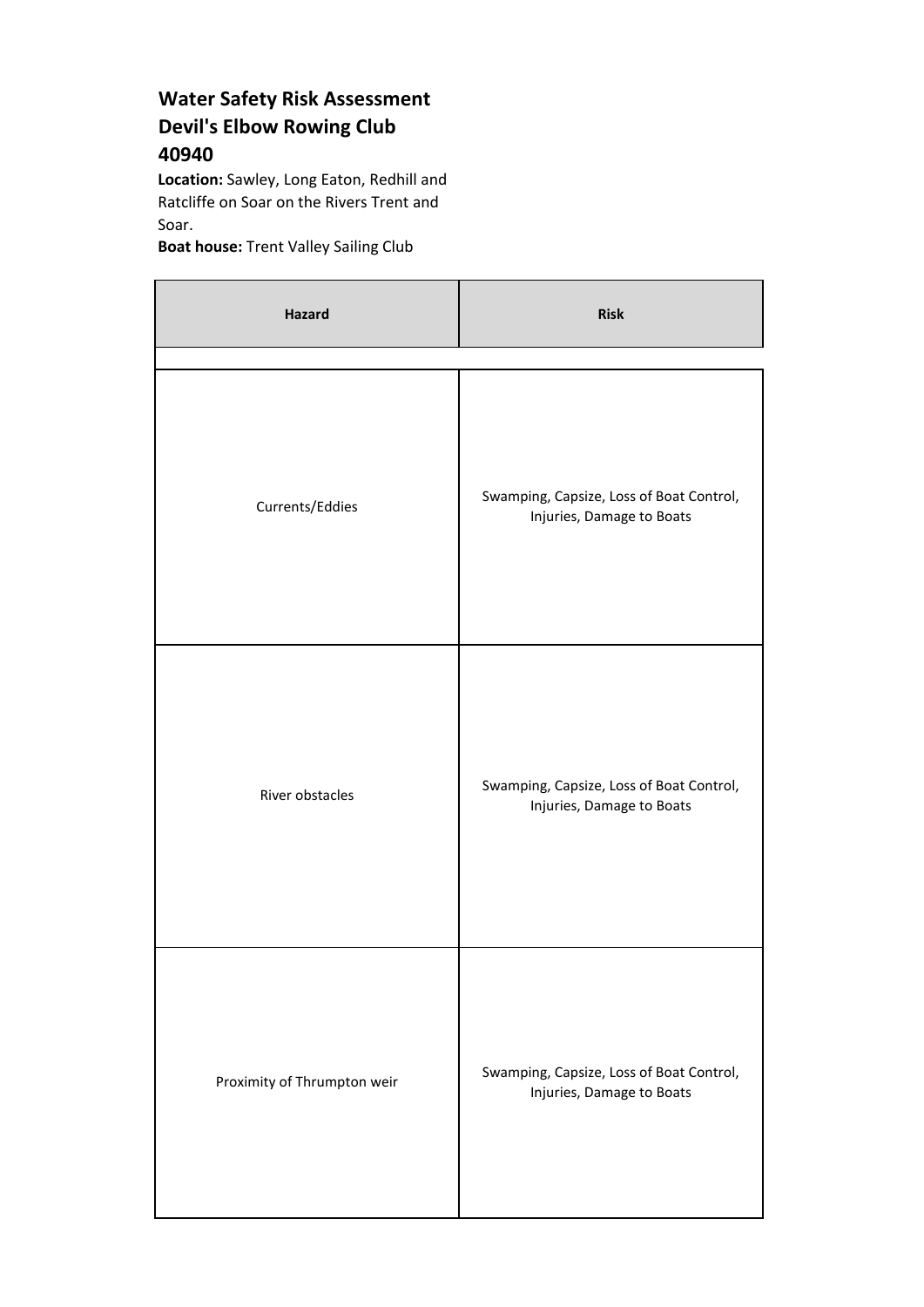| Flood conditions/Fast stream                                 | Swamping, Capsize, Loss of Boat Control,<br>Injuries, Damage to Boats |
|--------------------------------------------------------------|-----------------------------------------------------------------------|
| Turning                                                      | Swamping, Capsize, Injuries                                           |
| Boat buoyancy                                                | Swamping, Capsize, Injuries                                           |
| Damaged Boats                                                | Swamping, Capsize, Loss of Boat Control,<br>Injuries, Damage to Boats |
| Sailing boats                                                | Collision, Capsize, Injuries, Damage to Boats                         |
| Other river recreational users e.g. narrow<br>boats, scouts. | Collision, Capsize, Injuries, Damage to Boats                         |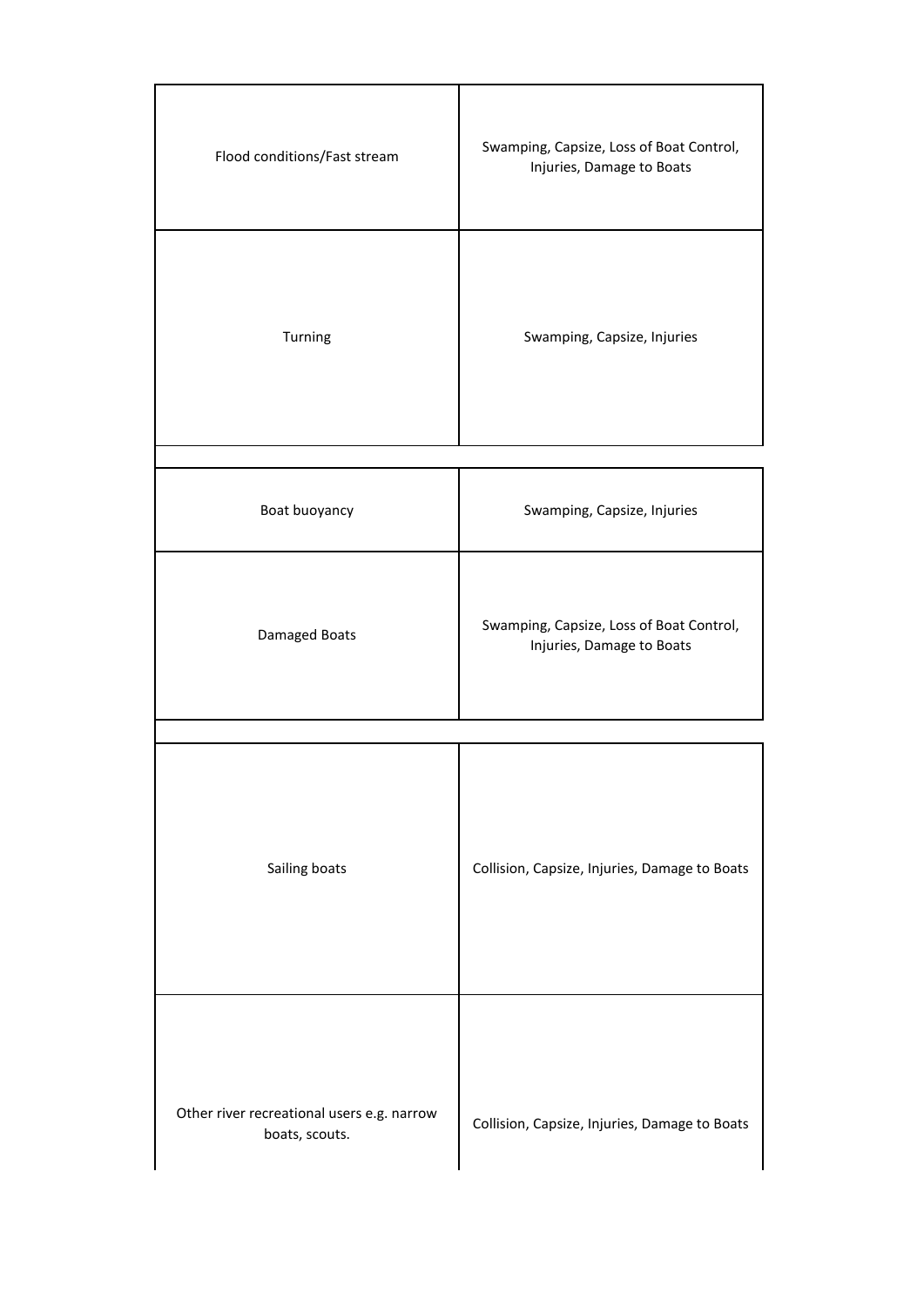| Fishermen throwing things, line and or rod<br>getting attached to blades or boat. | Injuries, Damage to Boats |
|-----------------------------------------------------------------------------------|---------------------------|
| Access to the other side of the canal                                             | Delay in rescue           |
| Remote location                                                                   |                           |
|                                                                                   | Delay in rescue           |
|                                                                                   |                           |
|                                                                                   |                           |
| Response time for ambulance                                                       | Delay in rescue           |
|                                                                                   |                           |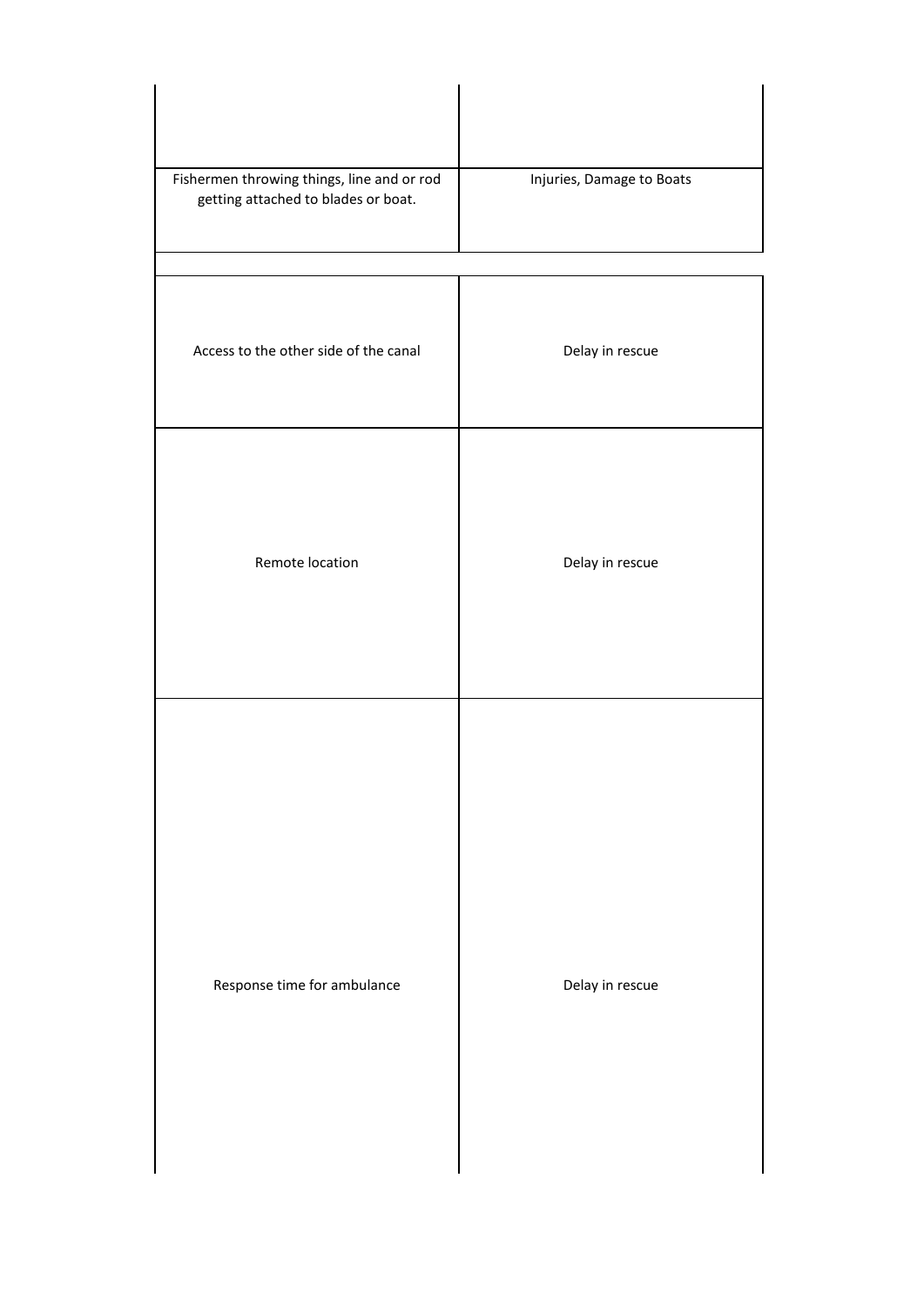| Capsize in summer      | Cold water shock, hypothermia, drowning |
|------------------------|-----------------------------------------|
| Capsize in winter      | Cold water shock, hypothermia, drowning |
| Warm Weather           | Sunburn, dehydration, heatstroke        |
| Cold Weather           | Hypothermia, Wind Chill                 |
| <b>Extreme Weather</b> | Hypothermia, Swamping, Lightning Strike |
| <b>Landing Stages</b>  | Slipping                                |
|                        |                                         |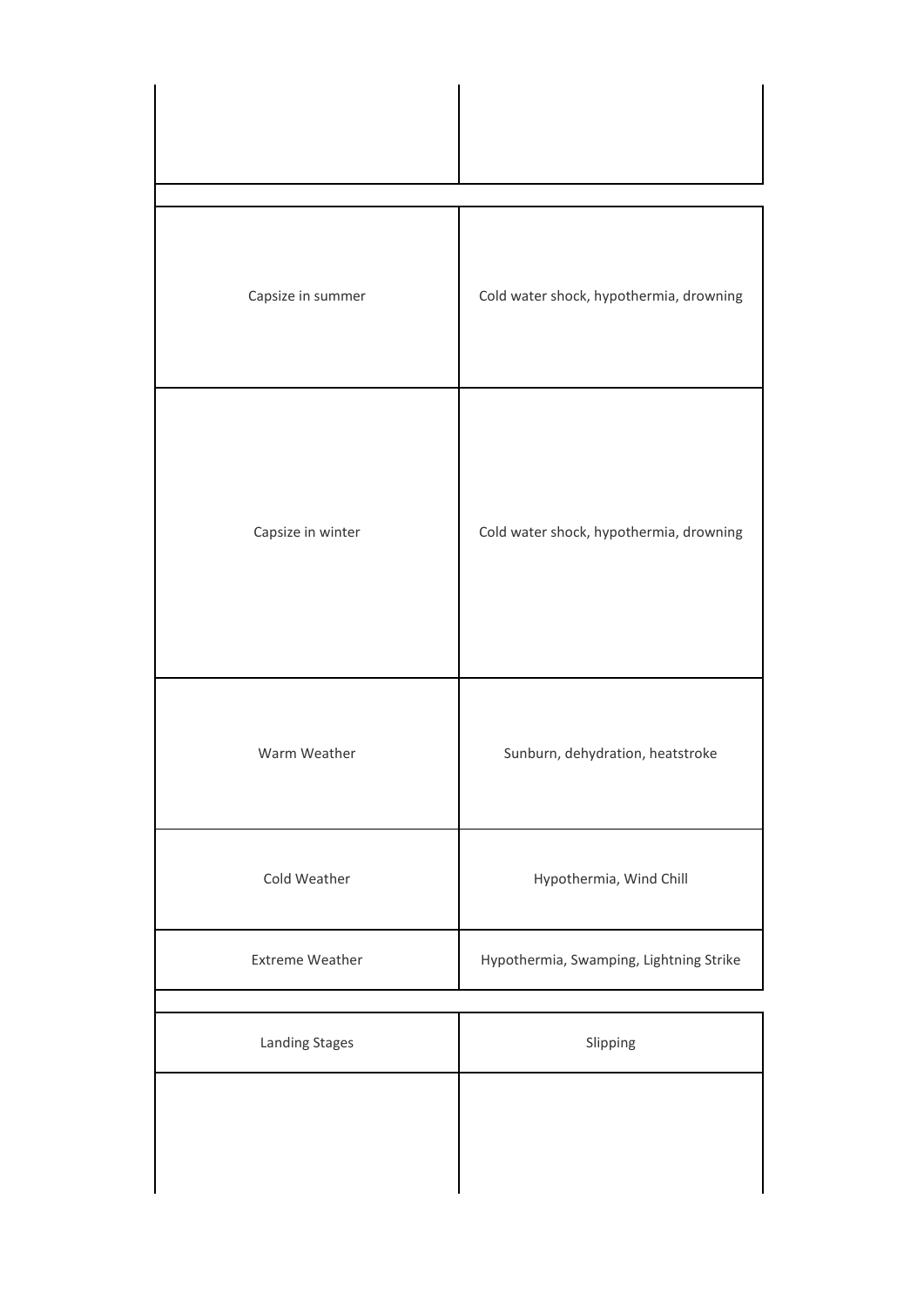| Carrying Boats        | Strains, Sprains, Slips, Trips, Damage to boats |
|-----------------------|-------------------------------------------------|
| Juniors and Beginners | Collision, Capsize, Injuries, Damage to Boats   |
| <b>Bird Excrement</b> | Infection, Slipping                             |
| Waterbourne Diseases  | Infection                                       |
|                       |                                                 |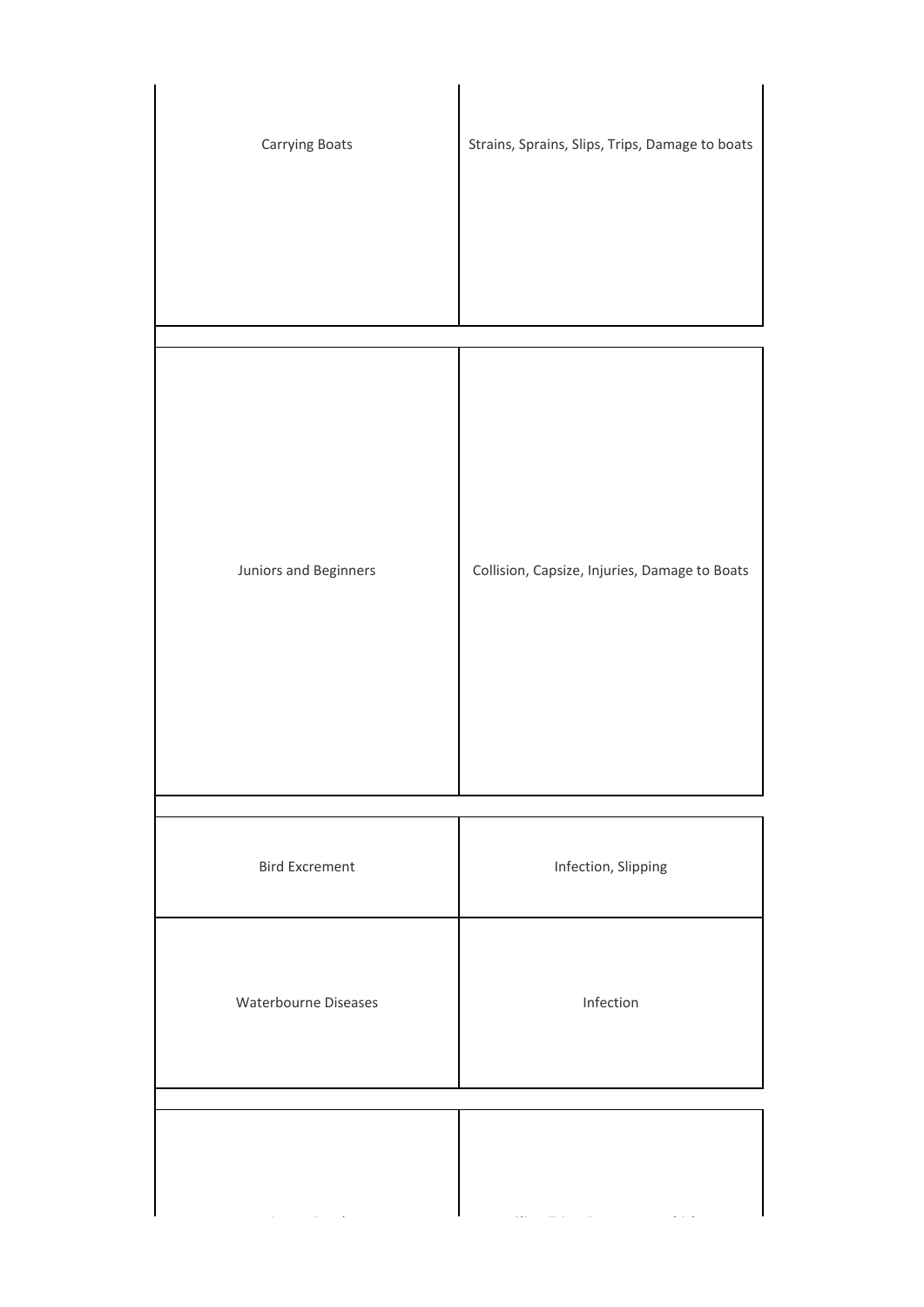

**N.B: Tolerable here means that risk has been reduced to the lowest level that is reasonably practicable**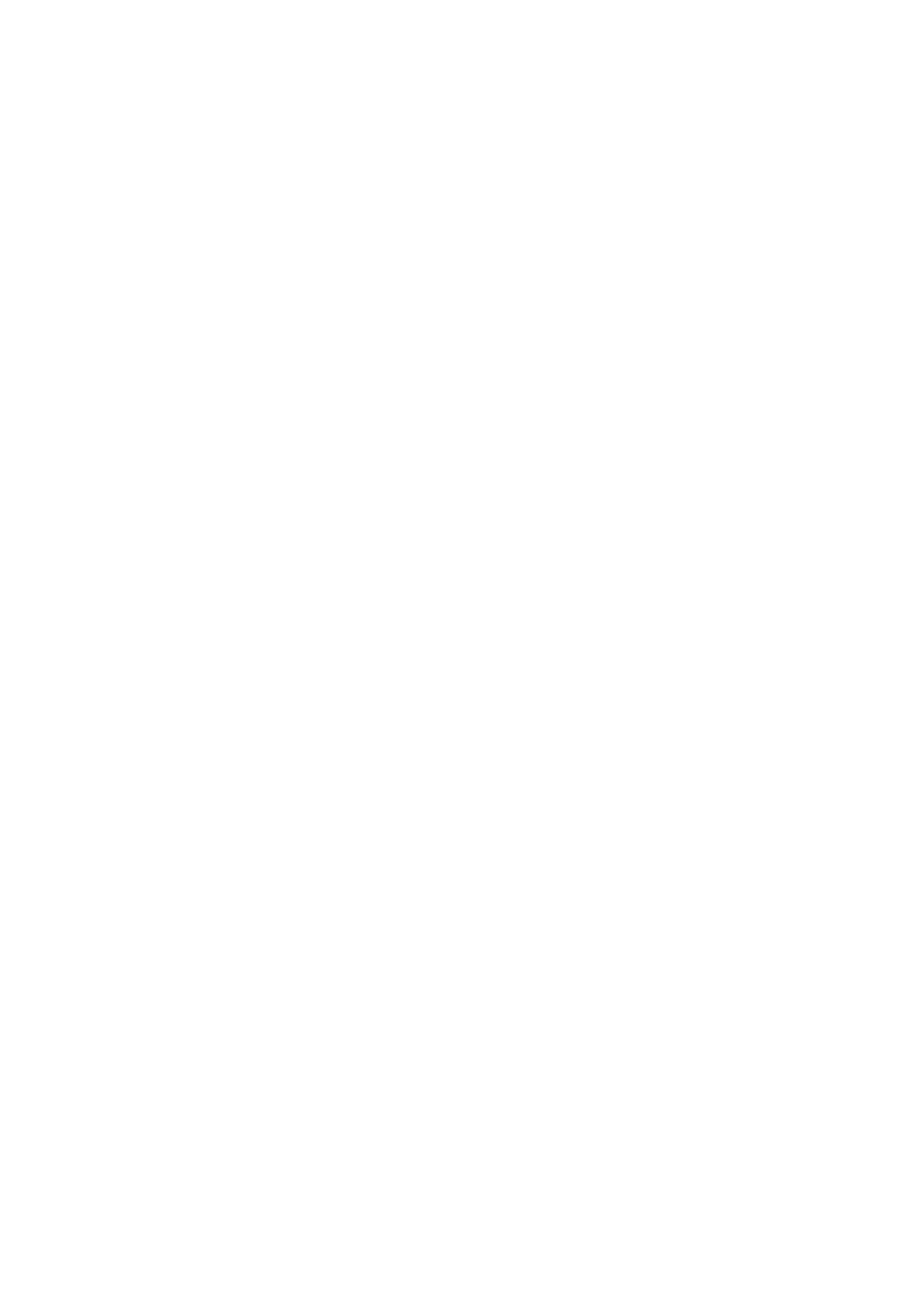| Who                  | Consequence | Probability | Severity             |
|----------------------|-------------|-------------|----------------------|
| <b>RIVER HAZARDS</b> |             |             |                      |
| All Club Members     | Harmful     | Unlikely    | <b>Moderate Risk</b> |
| All Club Members     | Harmful     | Unlikely    | <b>Moderate Risk</b> |
| All Club Members     | Harmful     | Unlikely    | <b>Moderate Risk</b> |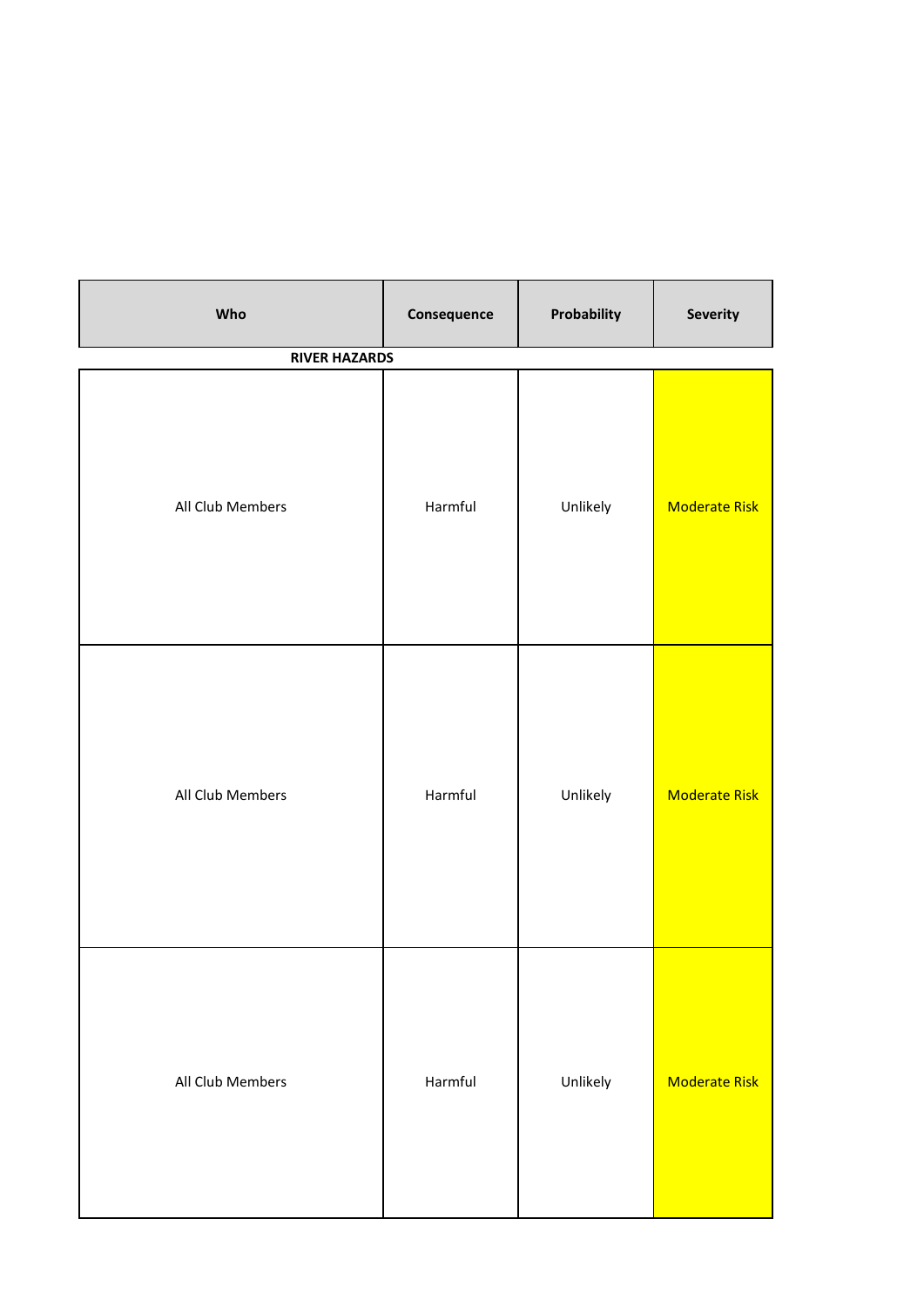| All Club Members         | Harmful          | Unlikely | <b>Moderate Risk</b>    |
|--------------------------|------------------|----------|-------------------------|
| All Club Members         | Slightly Harmful | Likely   | <b>Moderate Risk</b>    |
| <b>BOAT HAZARDS</b>      |                  |          |                         |
| All Club Members         | Harmful          | Unlikely | <b>Moderate Risk</b>    |
| All Club Members         | Harmful          | Unlikely | <b>Moderate Risk</b>    |
| <b>OTHER RIVER USERS</b> |                  |          |                         |
| All Club Members         | Harmful          | Unlikely | <b>Moderate Risk</b>    |
| All Club Members         | Harmful          | Likely   | <b>Substantial Risk</b> |

 $\overline{\phantom{a}}$ 

 $\overline{\phantom{a}}$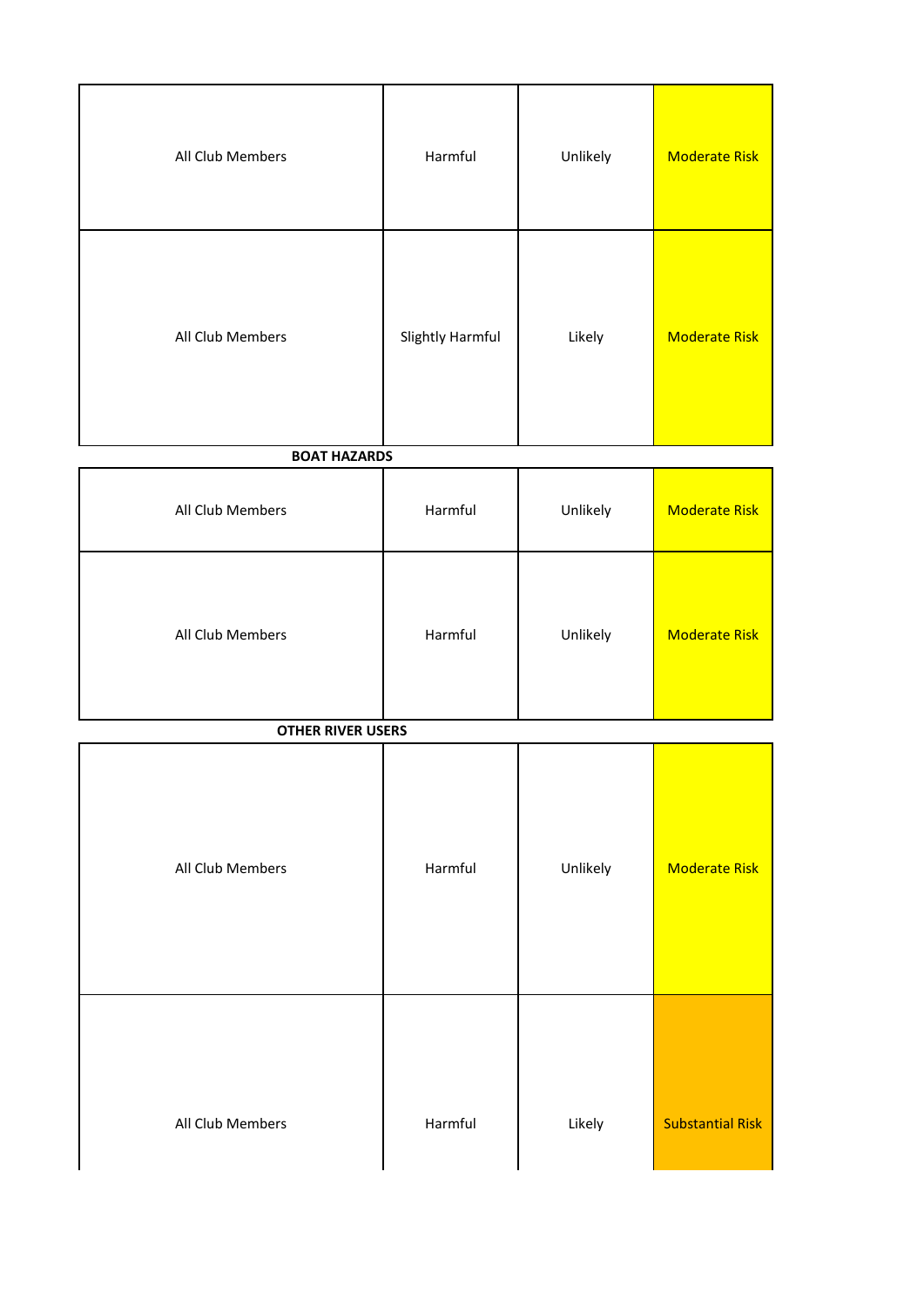| All Club Members | <b>Slightly Harmful</b>  | Unlikely         | <b>Tolerable Risk</b> |
|------------------|--------------------------|------------------|-----------------------|
| <b>LOCATION</b>  |                          |                  |                       |
| All Club Members | Slightly harmful         | Unlikely         | <b>Tolerable Risk</b> |
| All Club Members | Harmful                  | Unlikely         | <b>Moderate Risk</b>  |
| All Club Members | <b>Extremley Harmful</b> | Highley unlikely | <b>Moderate Risk</b>  |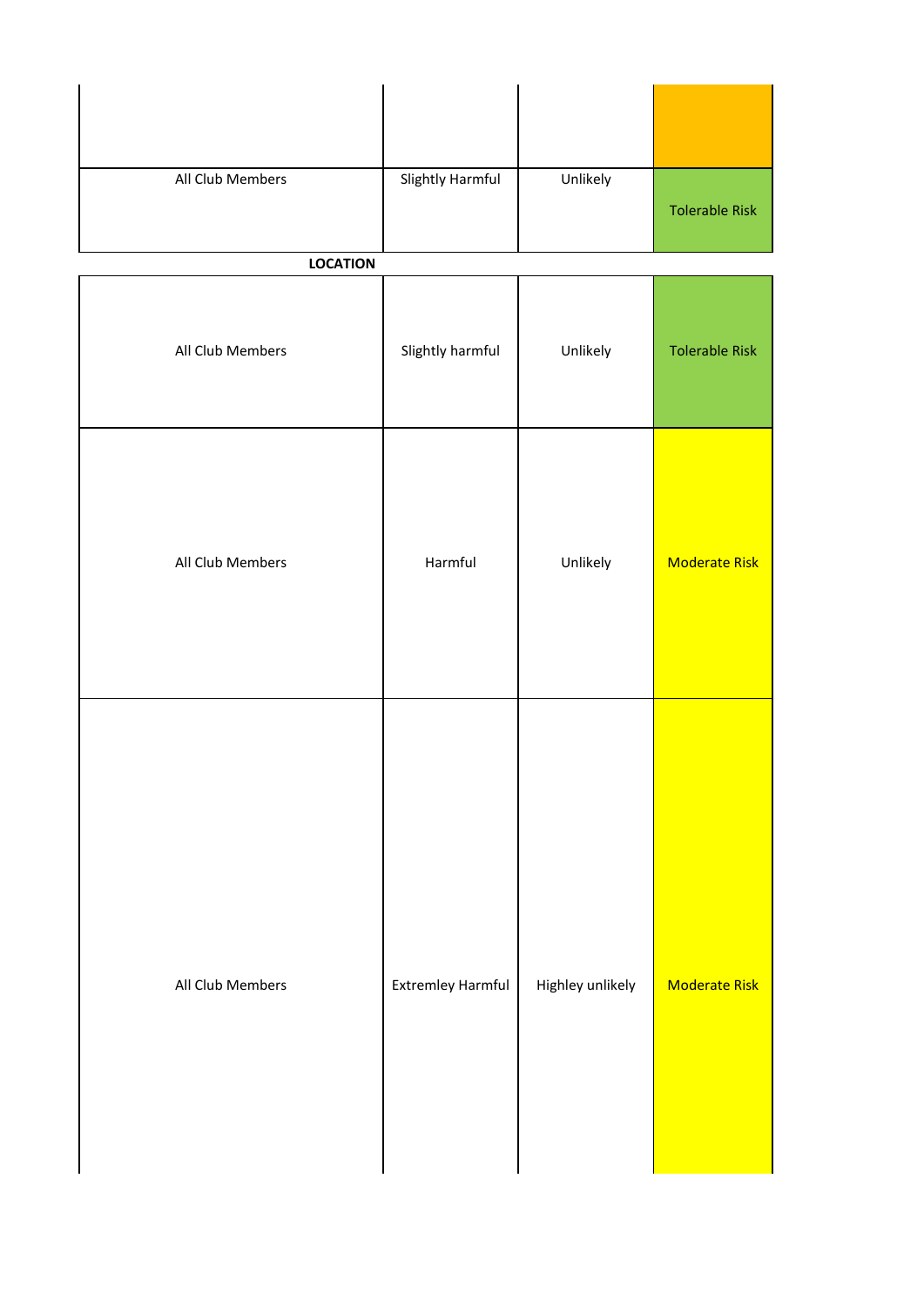| <b>WEATHER</b>         |                   |          |                       |
|------------------------|-------------------|----------|-----------------------|
| All Club Members       | Slightly Harmful  | Unlikely | <b>Tolerable Risk</b> |
| All Club Members       | Extremley Harmful | Unlikely | <b>Moderate Risk</b>  |
| All Club Members       | Slightly Harmful  | Unlikely | <b>Tolerable Risk</b> |
| All Club Members       | Slightly Harmful  | Unlikely | <b>Tolerable Risk</b> |
| All Club Members       | Harmful           | Unlikely | <b>Moderate Risk</b>  |
| <b>BOATING HAZARDS</b> |                   |          |                       |

| All Club Members | Slightly Harmful | Unlikely | <b>Tolerable Risk</b> |
|------------------|------------------|----------|-----------------------|
|                  |                  |          |                       |
|                  |                  |          |                       |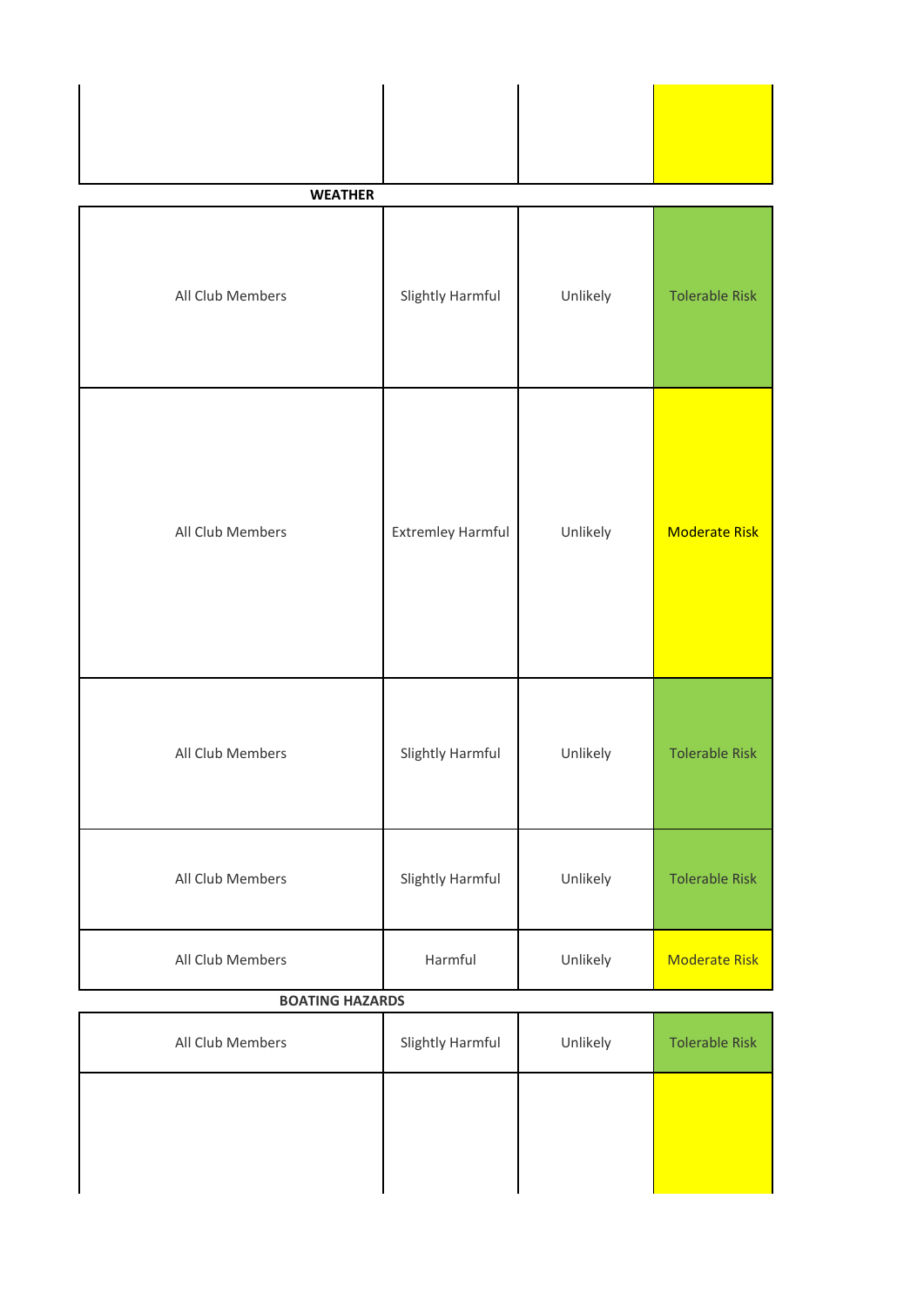| All Club Members                | Slightly Harmful | Likely   | <b>Moderate Risk</b>  |
|---------------------------------|------------------|----------|-----------------------|
| <b>JUNIORS AND BEGINNERS</b>    |                  |          |                       |
| <b>Experienced Club Members</b> | Slightly Harmful | Likely   | <b>Moderate Risk</b>  |
| <b>HEALTH</b>                   |                  |          |                       |
| All Club Members                | Slightly Harmful | Unlikely | <b>Tolerable Risk</b> |
| All Club Members                | Harmful          | Unlikely | <b>Moderate Risk</b>  |
| <b>ACCESS</b>                   |                  |          |                       |
|                                 |                  |          |                       |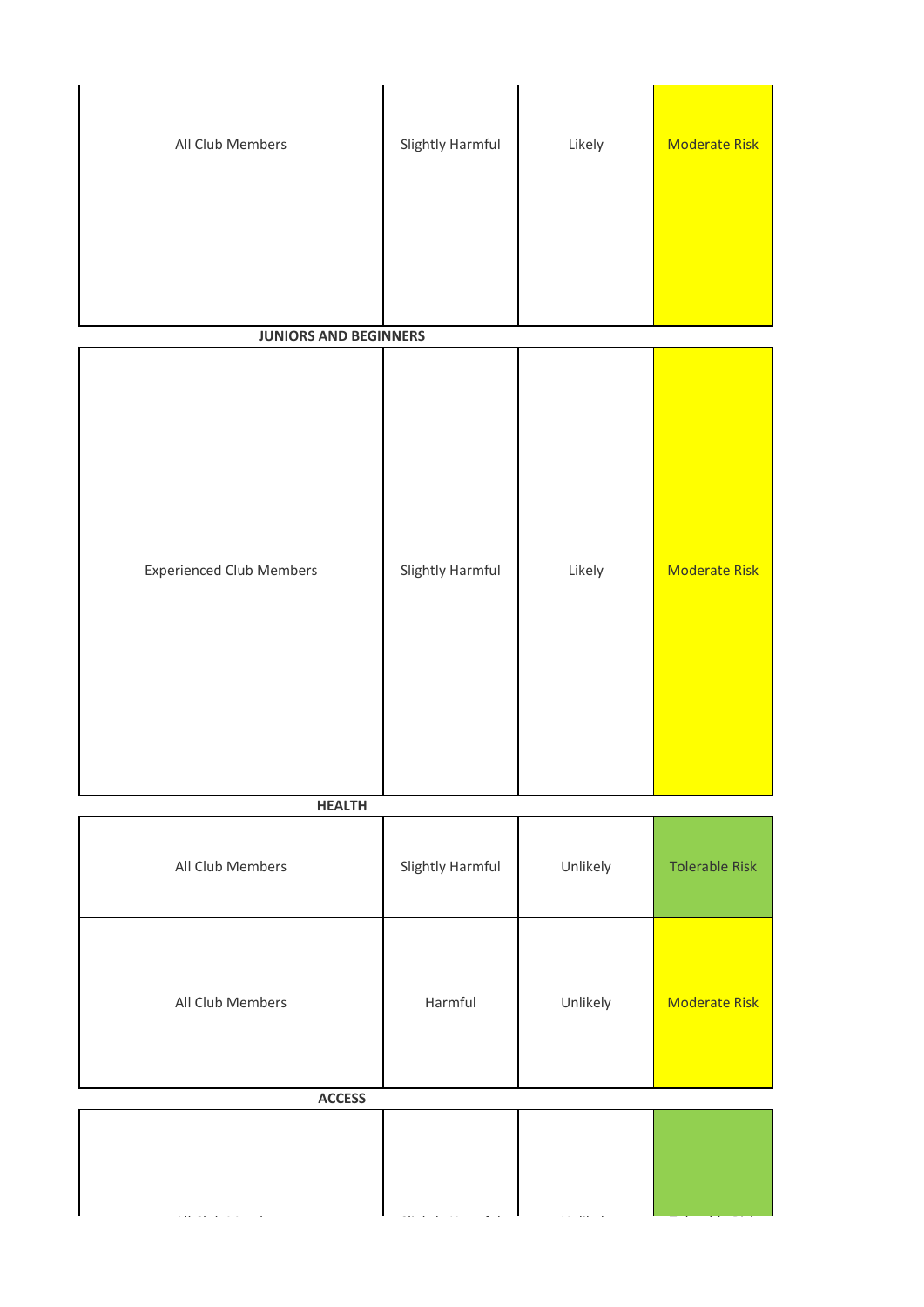| All Club Members | Slightly Harmful | Unlikely | Tolerable Risk       |
|------------------|------------------|----------|----------------------|
|                  |                  |          |                      |
| <b>GENERAL</b>   |                  |          |                      |
| All Club Members | Harmful          | Unlikely | <b>Moderate Risk</b> |

acticable, i.e. an acceptable risk.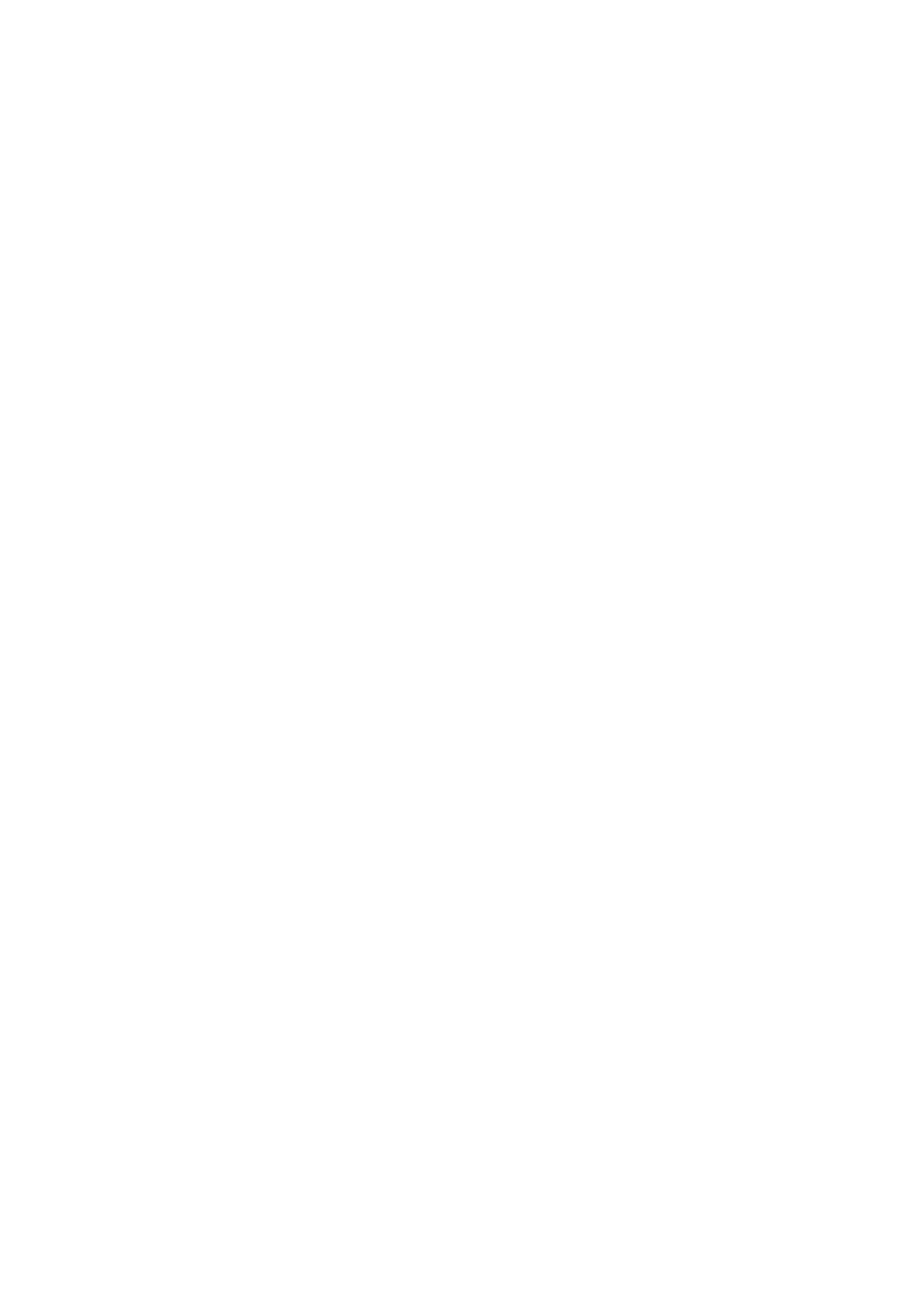

| <b>Control Measures</b>                                                                                                                                                                  | <b>Severity after</b><br><b>Precautions</b> |  |
|------------------------------------------------------------------------------------------------------------------------------------------------------------------------------------------|---------------------------------------------|--|
|                                                                                                                                                                                          |                                             |  |
| Ensure crews and coxes are aware of local<br>currents around bends, island, tributaries and<br>bridges.                                                                                  |                                             |  |
| Only experenced crews should navigate above<br>Harrington Bridge                                                                                                                         |                                             |  |
| Crews should also be aware of Sawley, Trent and<br>Ratcliffe Locks emptying if in close proximity                                                                                        | <b>Tolerable Risk</b>                       |  |
| In high water conditions resulting in high river<br>turbulence, all rowing activity will cease                                                                                           |                                             |  |
| Inexperienced crews should remain in Cranfleet<br>Cut where currents are minimal                                                                                                         |                                             |  |
| Ensure crews and coxes are aware of static<br>obstacles, namely the two bridges, weir boom,<br>moorings and navigation piles                                                             |                                             |  |
| Ensure crews and coxes are aware red and white<br>buoys on back water beyond the railway bridge                                                                                          |                                             |  |
| River is sufficiently wide enough so trees do not<br>impede navigation or vision around bends. Any<br>changes in tree positioning should be reported to<br>safety adivsor immediately    | <b>Tolerable Risk</b>                       |  |
| In high water conditions where debris may be<br>present in the river. Captains/senior club<br>member will carry out an inspection of the<br>river prior to allowing rowing to take place |                                             |  |
| During high water All members to boat from Canal<br>side of the clubhouse. Crews can boat upstream<br>from the riverside during low water.                                               |                                             |  |
| Crews should be made aware of the booms and<br>turn on opposite side close to or into the Soar.<br>Maps displayed in club house                                                          | <b>Tolerable Risk</b>                       |  |
| 25m throw lines easily available for spotter                                                                                                                                             |                                             |  |
|                                                                                                                                                                                          |                                             |  |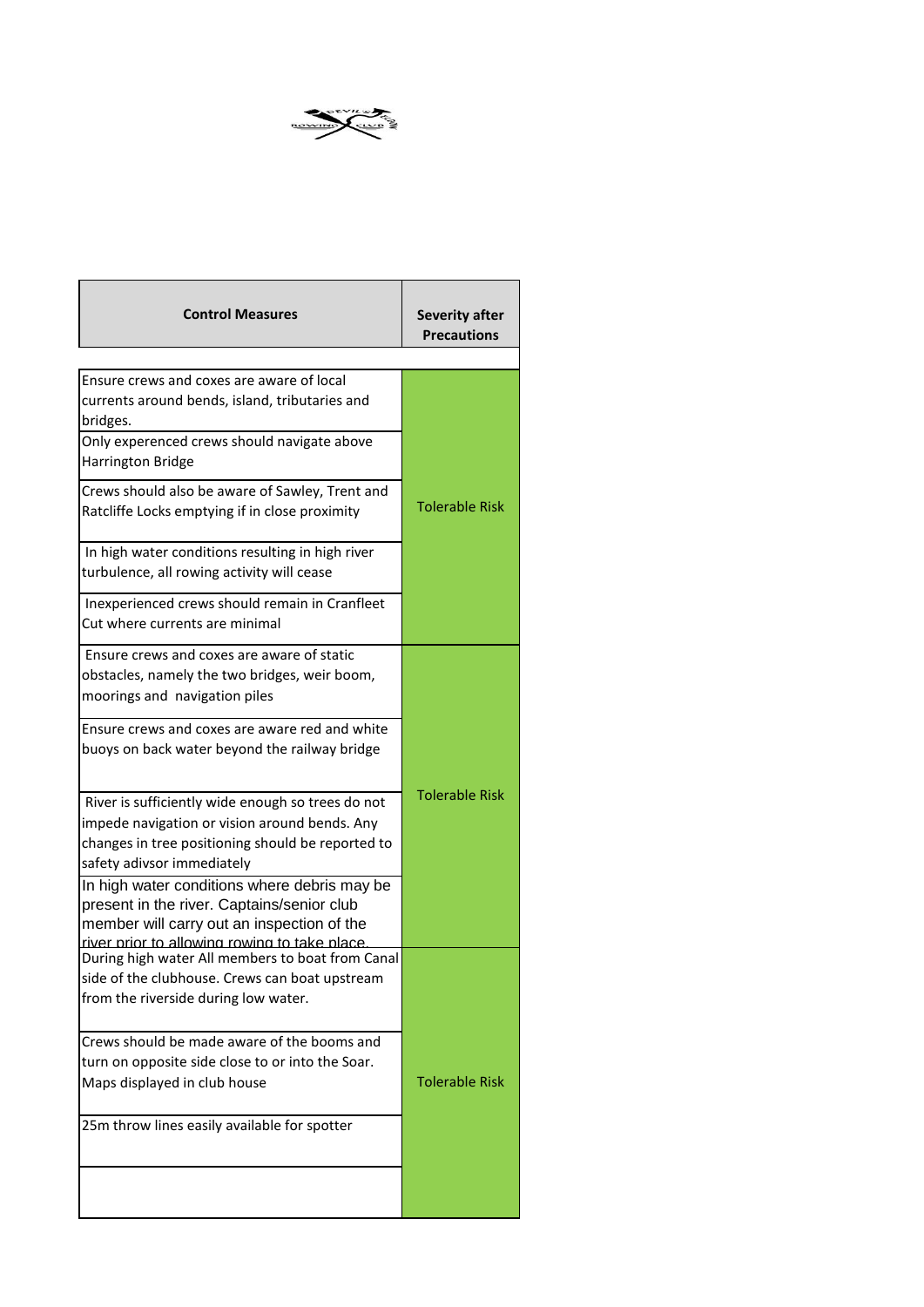| Only experienced crews will be allowed on the<br>water following dynamic risk assessment by<br>rowing captains.                                                                                             | <b>Tolerable Risk</b> |
|-------------------------------------------------------------------------------------------------------------------------------------------------------------------------------------------------------------|-----------------------|
|                                                                                                                                                                                                             |                       |
| Standard navigational rules of the river.                                                                                                                                                                   |                       |
| Stay on the right hand side of the river. Follow<br>the circulation patterns displayed on the safety<br>notice board and on the club website.                                                               | <b>Tolerable Risk</b> |
| Ensure turning position is suitable with regard to<br>river width and localised currents                                                                                                                    |                       |
| Ensure river is clear before beginning to turn.                                                                                                                                                             |                       |
|                                                                                                                                                                                                             |                       |
| All boats which are in need of additional<br>bouyancy are fitted with 2L plastic bottles. Two<br>per seat in line with the RWSA's advice.                                                                   | <b>Tolerable Risk</b> |
| All damage to boats should be immediately<br>reported to the water safety advisor                                                                                                                           | <b>Tolerable Risk</b> |
| Tagging and recording system to ensure<br>damaged boats are not used until full<br>assessment and remediation methods<br>undertaken                                                                         |                       |
|                                                                                                                                                                                                             |                       |
| Different Club nights for Rowing club and Sailing<br>Club during the week.                                                                                                                                  |                       |
| At weekends, crossovers may occur. Rowing crews<br>should liaise with sailing club and avoid using the<br>same sections of the river. For example, rowing<br>should take place upstream of the sailing buoy | <b>Tolerable Risk</b> |
| When boating and landing extra care must be<br>taken by crews. Intention to land should be<br>conveyed to all sailing boats in that area.                                                                   |                       |
| Crews must follow the CRT rules of<br>navigation                                                                                                                                                            |                       |
| All crews must keep a good lookout. Audible<br>warnings to alert other river users to crews<br>presence                                                                                                     |                       |
| Crews must follow circulation patterns                                                                                                                                                                      | <b>Tolerable Risk</b> |
|                                                                                                                                                                                                             |                       |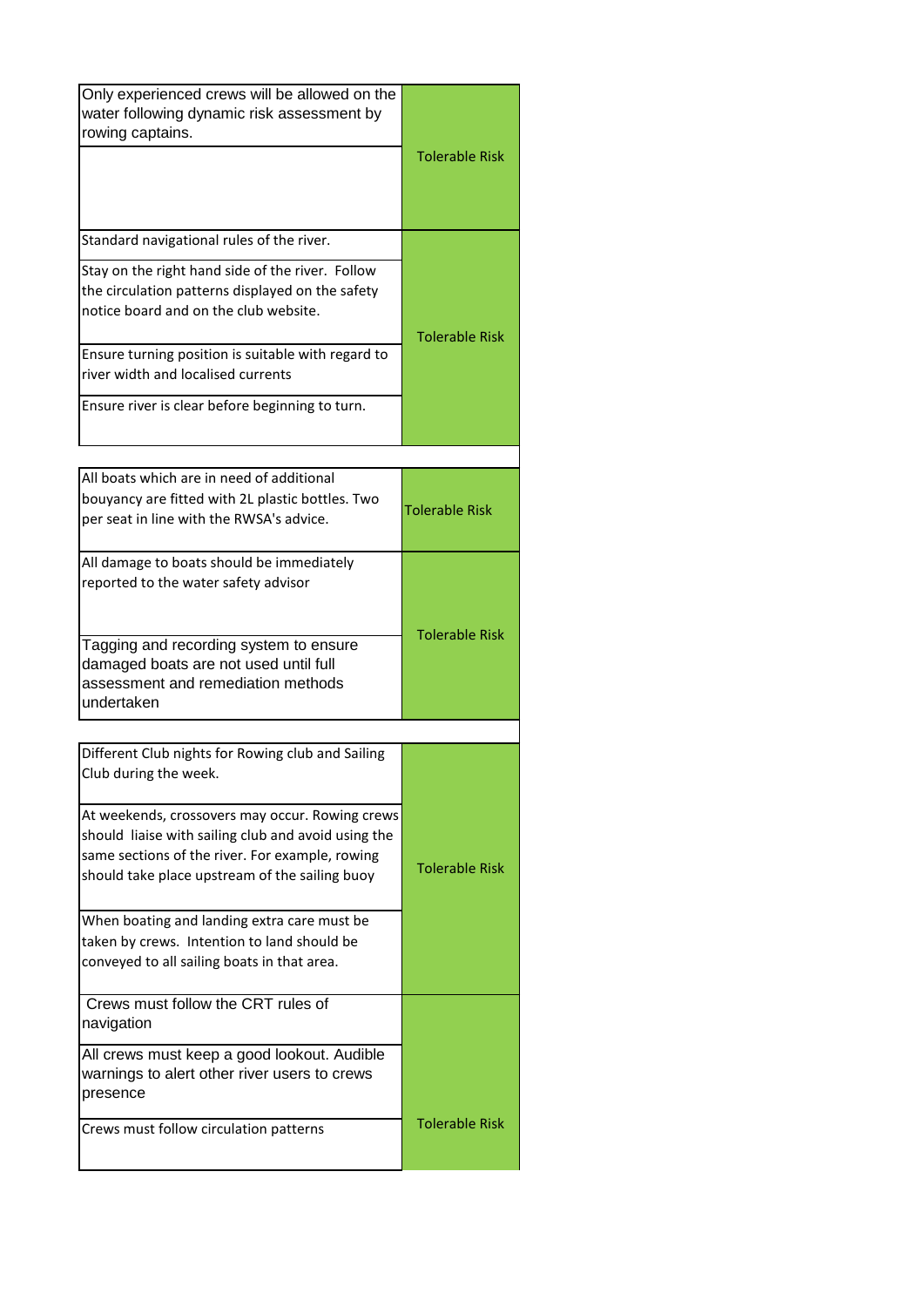| In periods of low visability, navigational lights are<br>required white on bow and red on stern, and crew<br>members must wear suitable high visibility kit.                                                                                                                                                                                   |                       |
|------------------------------------------------------------------------------------------------------------------------------------------------------------------------------------------------------------------------------------------------------------------------------------------------------------------------------------------------|-----------------------|
| The river is sufficiently wide to negate any<br>problems with fishermen as long as crews keep<br>clear of the bank.                                                                                                                                                                                                                            | <b>Trivial Risk</b>   |
|                                                                                                                                                                                                                                                                                                                                                |                       |
| Access to the towpath can be achieved by foot or<br>on pushbike over the humpback bridge or by boat<br>over to Trent Lock                                                                                                                                                                                                                      | <b>Tolerable Risk</b> |
| Emergency vehicle access points are shown on the<br>safety map                                                                                                                                                                                                                                                                                 |                       |
| In case of a severe accident, there are helicopter<br>landing sites at the clubhouse on the field, the<br>golfcourse along the town side towpath side of<br>the River Trent and the fields on the south side of<br>the Trent                                                                                                                   |                       |
| Helicopters can also land at Redhill Marina and in<br>the fields all the way along the River Soar in<br>additional to the vehicle access points.                                                                                                                                                                                               | <b>Tolerable Risk</b> |
| Club in close proximity to East Midlands Airport<br>where local air ambulance is based                                                                                                                                                                                                                                                         |                       |
| We have contacted the East Midlands Ambulance<br>Service and they have sent the following<br>response:                                                                                                                                                                                                                                         |                       |
| We can confirm that we have not actually<br>received a 999 call from, or have responded to the<br>Trent Valley Sailing Club at any time during the<br>last four years. What we can however confirm is<br>that the average response time to get to the<br>NG10 2FY post code (where the Trent Valley<br>Sailing Club is located) is as follows: |                       |
| Average response time to Red (category A)<br>$emergencies = 00:10:41$                                                                                                                                                                                                                                                                          | <b>Tolerable Risk</b> |
| Average response time to other categories of<br>emergencies = 00:26:35" EMAS (March 2012)<br>Large field for landing air ambulance if necessary<br>on Island immediatly next to clubhouse. Road<br>access points to various parts of the river, marked<br>by a red pin on the river map                                                        |                       |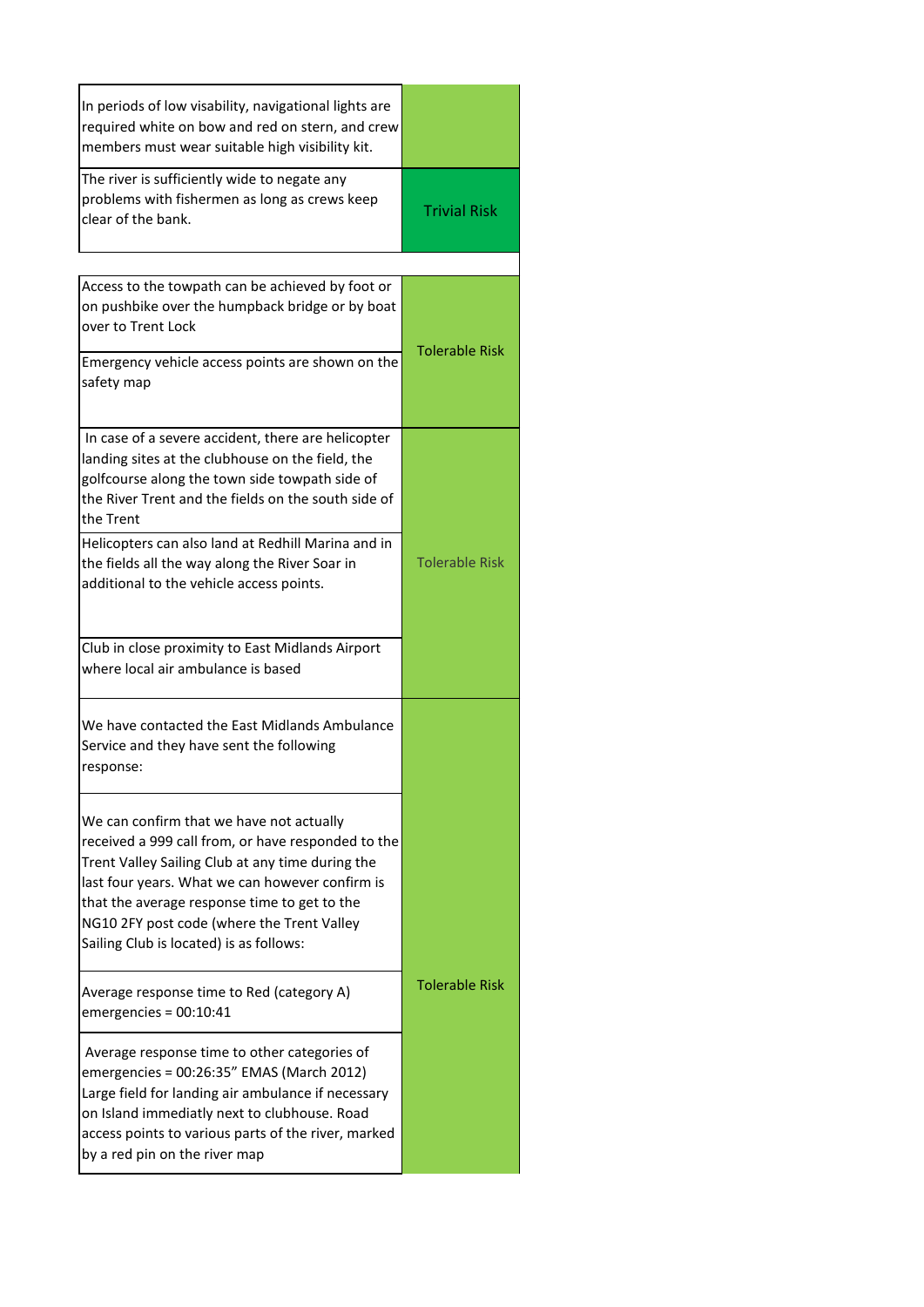| Location Coordinates will be laminated in the<br>launch bag and in a prominant position at the<br>clubhouse for aiding the emergency services to<br>access points.                 |                       |  |
|------------------------------------------------------------------------------------------------------------------------------------------------------------------------------------|-----------------------|--|
|                                                                                                                                                                                    |                       |  |
| All club members must be able to swim 50m,<br>tread water for 2 minutes and swim under water<br>for $5m$ .                                                                         |                       |  |
| Capsize drill to verify swimming and experience<br>capsize.                                                                                                                        | <b>Trivial Risk</b>   |  |
| Coxswains must wear life jackets                                                                                                                                                   |                       |  |
| Coaches must stay in sight of all junior crews and<br>scullers.                                                                                                                    |                       |  |
| If no safety launch driver, juniors must stay within<br>visual distance upsteam of the clubhouse                                                                                   | <b>Tolerable Risk</b> |  |
| Scullers advised to wear a rowing style life jacket                                                                                                                                |                       |  |
| Squad size limited with maximum of 10 athletes<br>per coach                                                                                                                        |                       |  |
| Launch drivers carry mobile phone for<br>communication with clubhouse and emergency<br>services. Launches carry thermal blankets and first<br>aid kit in accordance with row safe. |                       |  |
| Ensure waterproof sun tan lotion is applied to<br>exposed skin before outing                                                                                                       |                       |  |
| Ensure all crew members and cox have drinks to<br>allow rehydration during outings                                                                                                 | <b>Trivial Risk</b>   |  |
| Ensure all crew members are wearing appropriate<br>kit for the weather conditions                                                                                                  |                       |  |
| Ensure all crew members are wearing appropriate<br>kit for the weather conditions                                                                                                  | <b>Tolerable Risk</b> |  |
| Limit length of outings to ensure everyone<br>remains warm                                                                                                                         |                       |  |
| In the event of extreme weather conditions or<br>thunderstorms all rowing will cease immediately                                                                                   | <b>Tolerable Risk</b> |  |
|                                                                                                                                                                                    |                       |  |
| Most appropriate landing stage to be used with<br>regard to water level, ability, type of boat etc.                                                                                | <b>Tolerable Risk</b> |  |
| Cox, coach and crews to all be responsible for the<br>safe carrying of the boats around the boathouse                                                                              |                       |  |
| Everyone to be aware of riggers and both ends of<br>the boat not hiting anything.                                                                                                  |                       |  |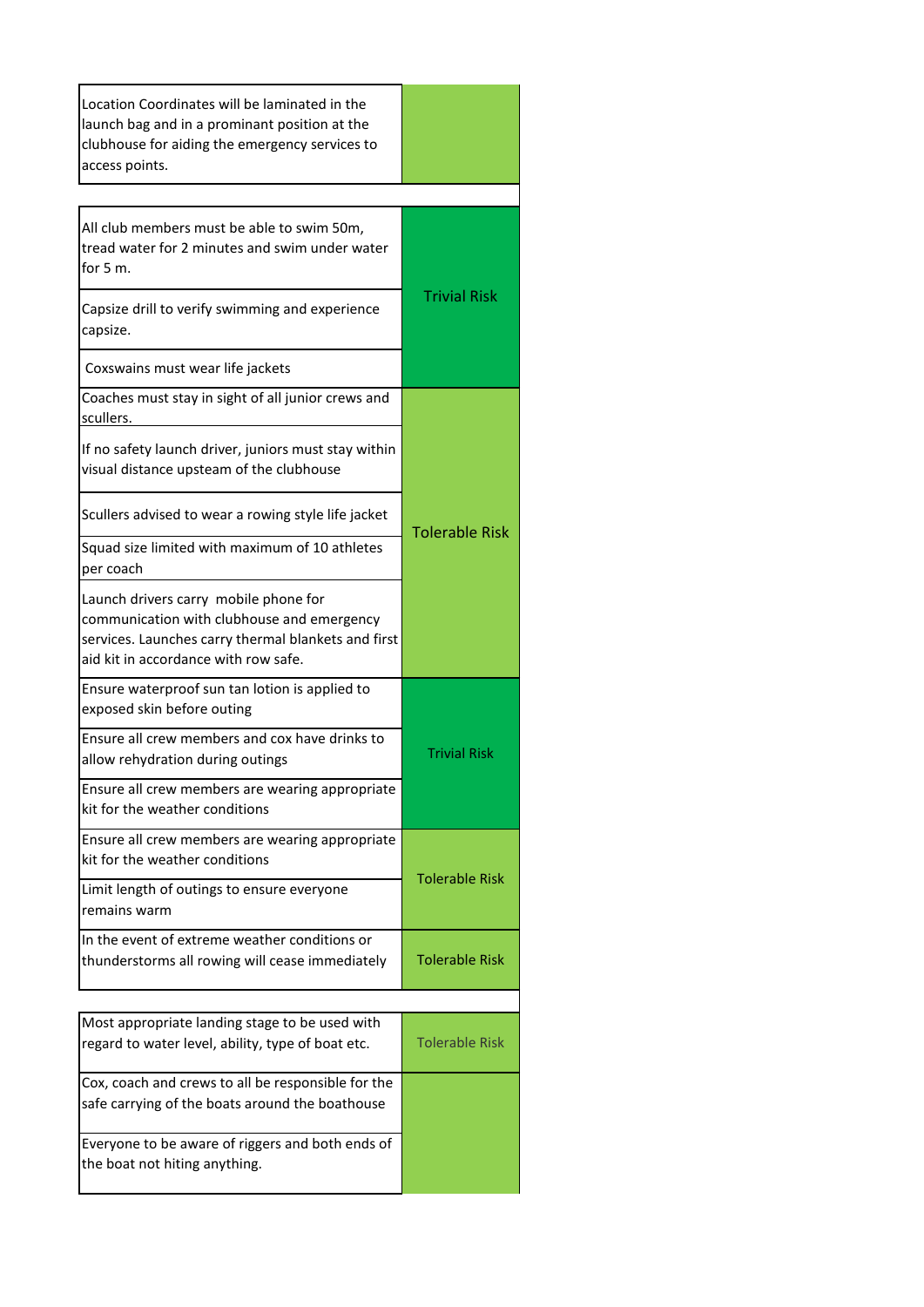| Eights and fours not to be carried accross the<br>slipway so not to put excess strain on backs                                                                                                                      |                       |
|---------------------------------------------------------------------------------------------------------------------------------------------------------------------------------------------------------------------|-----------------------|
| Ensure appropriate number of people carrying<br>boats                                                                                                                                                               | <b>Tolerable Risk</b> |
| Ensure crew and cox are aware of any hazards on<br>route to landing stage. Removal of any where<br>possible                                                                                                         |                       |
| See separate sheet for mechanical lifting<br>equipment                                                                                                                                                              |                       |
| BR Water Safety Video for all new Learn to Row<br>course participants                                                                                                                                               |                       |
| Local water safety briefing and circulation<br>pattern.                                                                                                                                                             |                       |
| Experienced coxes and coaches rowing in the<br>crew or coxing the crew at all times to reduce risk                                                                                                                  |                       |
| 25m throw lines are available for coaching from<br>the towpath by bike or clubhouse.                                                                                                                                | <b>Tolerable Risk</b> |
| A safety boat will be available for use when<br>beginners and juniors without an experienced cox<br>go beyond he line of sight for coaching and safety<br>purposes                                                  |                       |
| Ensure a culture of safety from the start by<br>educating the rowers on the risks associated with<br>rowing. Regular safety emails. Current, vibrant<br>safety notice board and information on the club<br>website. |                       |
| Alway replace geese rope so water birds can not<br>walk on to lawn                                                                                                                                                  |                       |
| Wash landing stage down if stewards have not<br>already done so                                                                                                                                                     | <b>Trivial Risk</b>   |
| Anti bacteria alcohol rub available in clubhouse.                                                                                                                                                                   |                       |
| Hand washing and showers facilities available in<br>mens and womens changing rooms.                                                                                                                                 | <b>Tolerable Risk</b> |
| First Aid Kit in clubhouse to ensure all open<br>wounds are sufficiently covered                                                                                                                                    |                       |
|                                                                                                                                                                                                                     |                       |
| Practical shoes should be worn for traversing the<br>access road by foot                                                                                                                                            |                       |
| High Visability Kit should be worn, and torches<br>used whilst traversing the road at night on<br>foot.                                                                                                             |                       |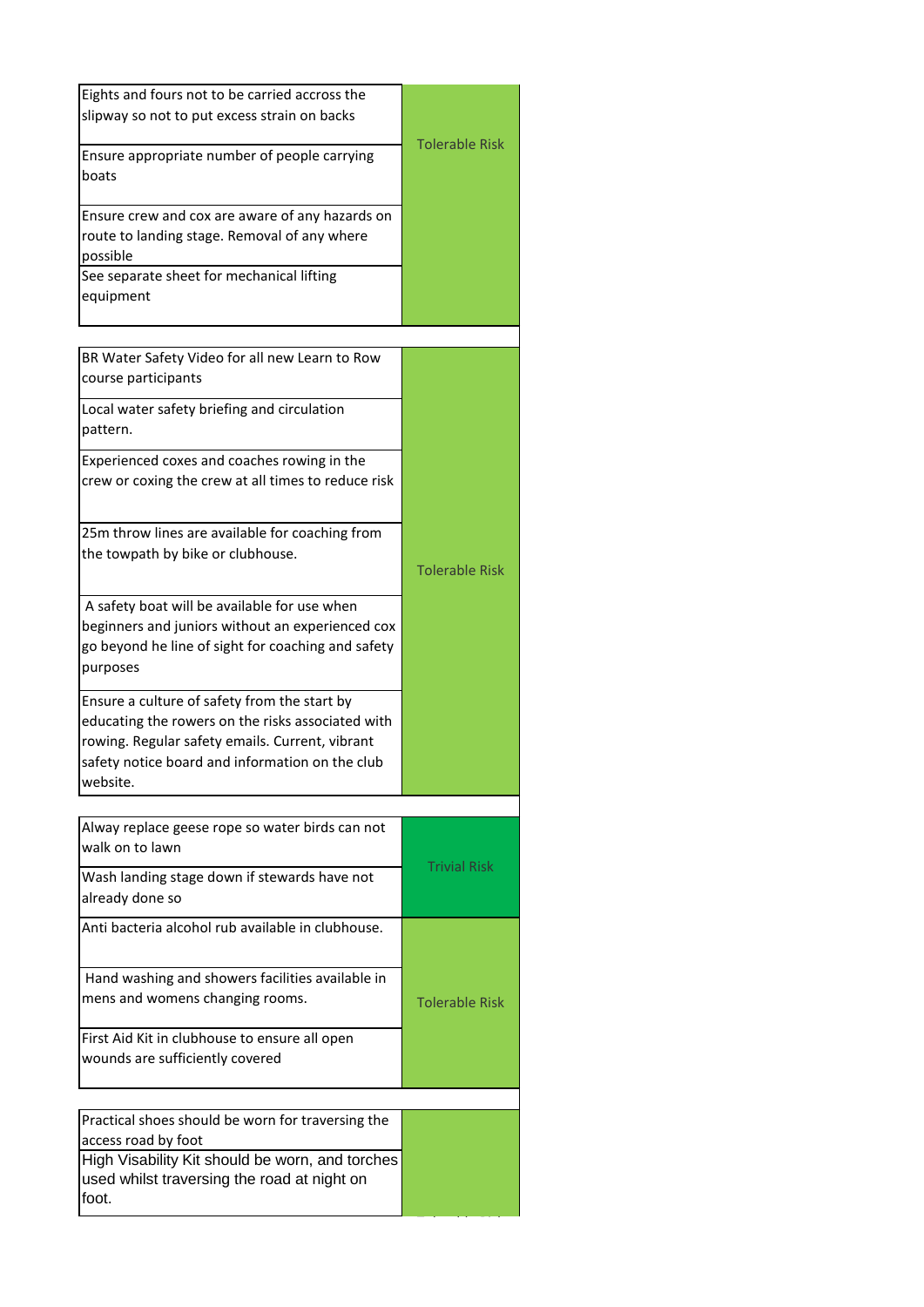| Bikes should have lights on whilst traversing the<br>road at night                                                                                                    | <b>Tolerable Risk</b> |
|-----------------------------------------------------------------------------------------------------------------------------------------------------------------------|-----------------------|
| All road users should be aware of other road users<br>and livestock in proximity                                                                                      |                       |
| Cars should proceed at a maximum of 10mph                                                                                                                             |                       |
| along the road, with lights if at night                                                                                                                               |                       |
|                                                                                                                                                                       |                       |
| Coaches to have BR Level 2 qualification.                                                                                                                             |                       |
|                                                                                                                                                                       |                       |
| Safety briefing for squads                                                                                                                                            |                       |
| Incident reporting to identify hazards and lessons<br>to be learnt                                                                                                    |                       |
| Launches supplied with BR approved list of safety<br>equipment                                                                                                        |                       |
| Debrief after outing to raise any issues or<br>concerns                                                                                                               | <b>Tolerable Risk</b> |
| First Aid equipment available on launches and in<br>clubhouse.                                                                                                        |                       |
| Ensure Safety procedures are regularly checked<br>and updated. Ensuring all members are made<br>aware of alterations                                                  |                       |
| No lone outings. People should be in groups of at<br>least 2 at the club. Safety advisor should be<br>informed of any planned outings outside of<br>normal club times |                       |